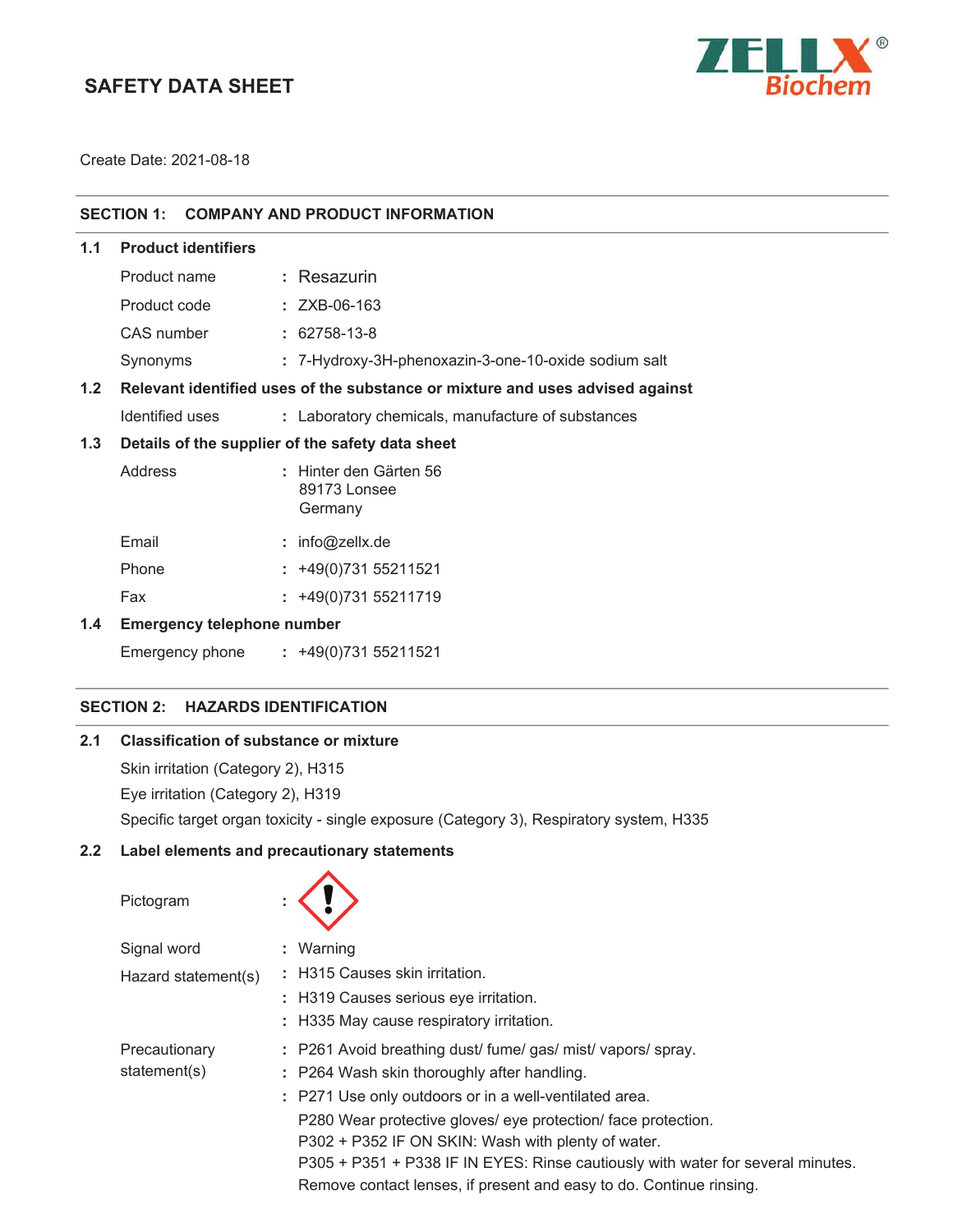# **2.4 Hazards not otherwise classified (HNOC) or not covered by GHS**

None

# **2.5 NFPA Rating**

|     | Health hazard         |    | 2        |
|-----|-----------------------|----|----------|
|     | Fire hazard           | t. |          |
|     | Reactivity hazard     | t. | 0        |
| 2.6 | <b>HMIS Rating</b>    |    |          |
|     | Health hazard         |    | : 2      |
|     | Chronic health hazard | ÷. | 0        |
|     | Reactivity hazard     |    | $\Omega$ |
|     | Flammability          |    |          |
|     |                       |    |          |

Physical hazard **:** 0

# **SECTION 3: COMPOSITION/INFORMATION ON INGREDIENTS**

### **3.1 Substances**

| Substance                                                             | CAS#       | EC#       | Concentration |
|-----------------------------------------------------------------------|------------|-----------|---------------|
| Resazurin, sodium salt<br>M.F: $C_{12}H_6NO_4Na$<br>M.W: 251.17 g/mol | 62758-13-8 | 263-718-5 | $>99\%$       |

### **3.2 Hazardous components & classification**

Skin Irrit. 2; Eye Irrit. 2; STOT SE 3; H315, H319, H335

# **SECTION 4: FIRST AID MEASURES**

### **4.1 Description of first aid measures**

#### **In case of inhalation**

If breathed in, move person into fresh air. If not breathing, give artificial respiration. Consult a physician.

#### **In case of skin contact**

Wash off with soap and plenty of water. Consult a physician.

#### **In case of eye contact**

Rinse thoroughly with plenty of water for at least 15 minutes and consult a physician.

#### **In case of ingestion**

Never give anything by mouth to an unconscious person. If conscious immediately make victim drink water (two glasses at most)., Consult a physician.

### **4.2 Most important symptoms and effects, both acute and delayed**

### Not available

### **4.3 Indication of any immediate medical attention and special treatment needed**

Not available

# **SECTION 5: FIREFIGHTING MEASURES**

### **5.1 Suitable extinguishing media**

Use water spray, alcohol-resistant foam, dry chemical or carbon dioxide.

# **5.2 Unsuitable extinguishing media**

Not available

### **5.3 Special hazards arising from the substance**

Carbon oxides, nitrogen oxides (NOx), Sodium oxides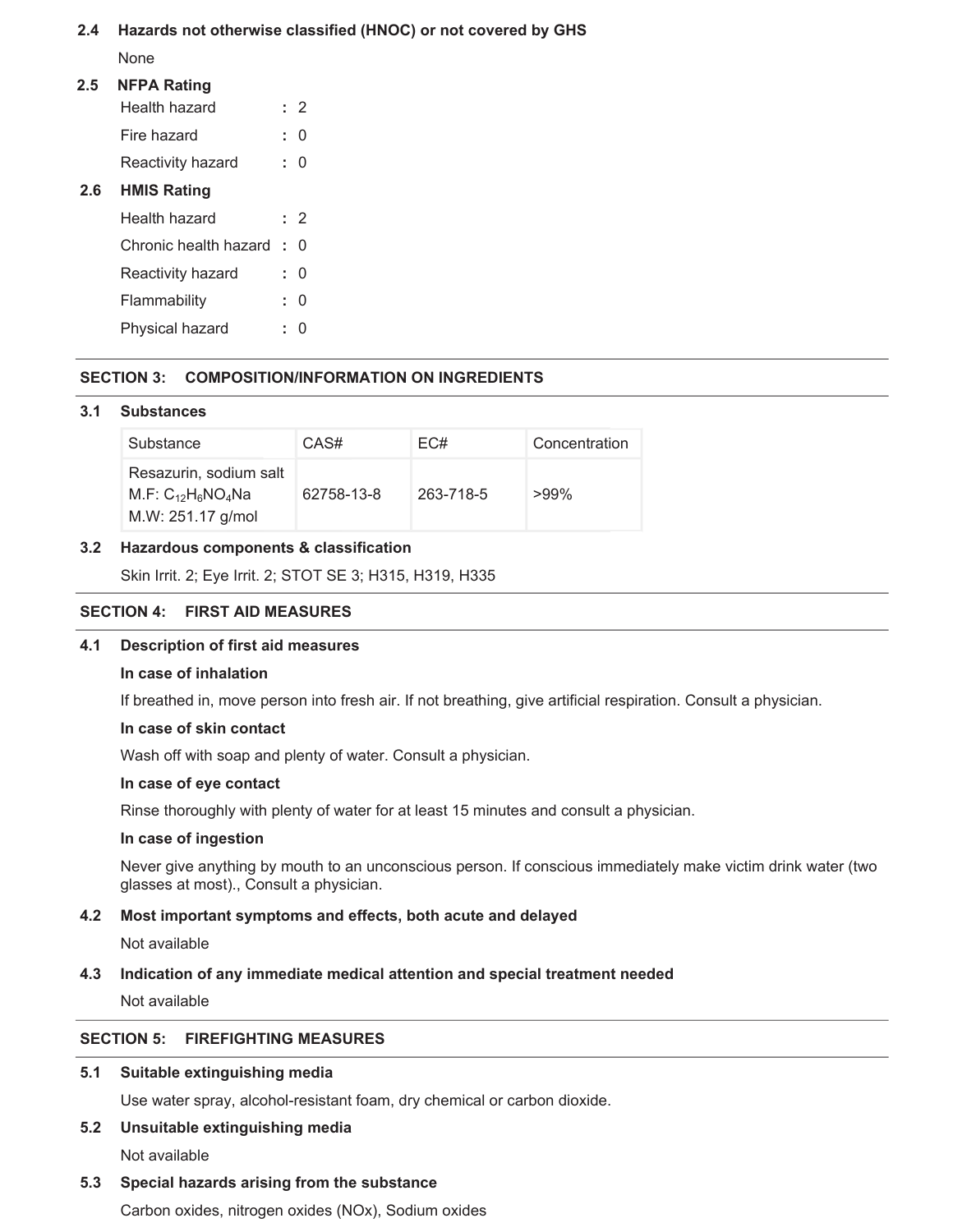### **5.4 Advice for firefighters**

Wear self-contained breathing apparatus and protective clothing to prevent contact with skin and eyes.

### **SECTION 6: ACCIDENTAL RELEASE MEASURES**

#### **6.1 Personal precautions, protective equipment and emergency procedures**

Use personal protective equipment. Avoid dust formation. Avoid breathing vapors, mist or gas. Ensure adequate ventilation. Avoid breathing dust.

**For personal protection see section 8**

#### **6.2 Environmental precautions**

Do not let product enter drains.

#### **6.3 Methods and material for containment and cleaning up**

Pick up and arrange disposal without creating dust. Sweep up and shovel. Keep in suitable, closed containers for disposal.

**For proper disposal see section 13**

#### **SECTION 7: HANDLING AND STORAGE**

#### **7.1 Precautions for safe handling**

Avoid contact with skin and eyes. Avoid formation of dust and aerosols. Provide appropriate exhaust ventilation at places where dust is formed. Normal measures for preventive fire protection. **For precautions see section 2**

#### **7.2 Conditions for safe storage, including any incompatibilities**

| Storage conditions     | : Store in cool, well ventilated area. Keep container tightly closed. Light Sensitive.<br>Product is hygroscopic. Take precautions to avoid contact with atmospheric<br>moisture.<br>Storage class (TRGS 510): 11: Combustible solids. |
|------------------------|----------------------------------------------------------------------------------------------------------------------------------------------------------------------------------------------------------------------------------------|
| Incompatible materials | : Strong oxidizing agents.                                                                                                                                                                                                             |

#### **SECTION 8: EXPOSURE CONTROLS/PERSONAL PROTECTION**

#### **8.1 Control parameters**

This product, as supplied, does not contain any hazardous materials with occupational exposure limits established by the region specific regulatory bodies.

### **8.2 Engineering controls**

Handle in accordance with good industrial hygiene and safety practice. Wash hands before breaks and at the end of workday.

#### **8.3 Personal protective equipment**

| Eye/face protection | : Safety glasses with side-shields conforming to EN166 Use equipment<br>for eye protection tested and approved under appropriate<br>government standards such as NIOSH (US) or EN 166(EU).                                                                                                                                   |
|---------------------|------------------------------------------------------------------------------------------------------------------------------------------------------------------------------------------------------------------------------------------------------------------------------------------------------------------------------|
| Skin protection     | : Handle with gloves. Gloves must be inspected prior to use. Use proper<br>glove removal technique (without touching glove's outer surface) to<br>avoid skin contact with this product. Dispose of contaminated gloves<br>after use in accordance with applicable laws and good laboratory<br>practices. Wash and dry hands. |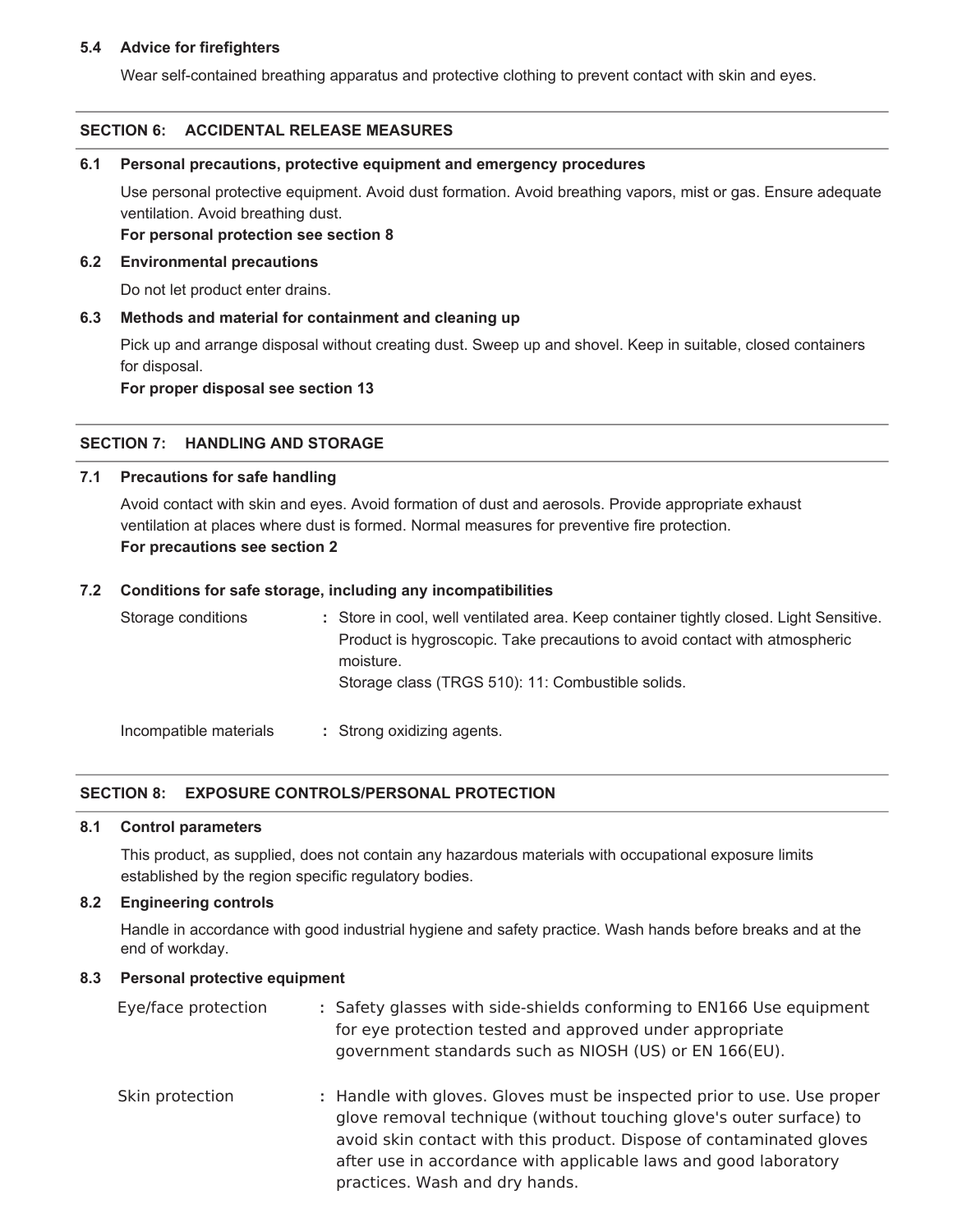| Body protection                      | : Impervious clothing, The type of protective equipment must be<br>selected according to the concentration and amount of the dangerous<br>substance at the specific workplace.                                                                                                                                                      |
|--------------------------------------|-------------------------------------------------------------------------------------------------------------------------------------------------------------------------------------------------------------------------------------------------------------------------------------------------------------------------------------|
| Respiratory protection               | : For nuisance exposures use type P95 (US) or type P1 (EU EN 143)<br>particle respirator. For higher level protection use type OV/AG/P99 (US)<br>or type ABEK-P2 (EU EN 143) respirator cartridges. Use respirators<br>and components tested and approved under appropriate government<br>standards such as NIOSH (US) or CEN (EU). |
| Control of environmental<br>exposure | : Do not let product enter drains.                                                                                                                                                                                                                                                                                                  |
| General hygiene<br>considerations    | : When using do not eat, drink or smoke. Regular cleaning of equipment, work<br>area and clothing is recommended.                                                                                                                                                                                                                   |

# **SECTION 9: PHYSICAL AND CHEMICAL PROPERTIES**

| 9.1          | Information on basic physical and chemical properties |  |                 |  |
|--------------|-------------------------------------------------------|--|-----------------|--|
| a)           | Appearance                                            |  | : Dark grey     |  |
| b)           | Physical states                                       |  | : Solid powder  |  |
| C)           | Odor                                                  |  | : Not available |  |
| d)           | Odor threshold                                        |  | : Not available |  |
| e)           | Melting point                                         |  | : Not available |  |
| f)           | Boiling point range                                   |  | : Not available |  |
| g)           | pH                                                    |  | : Not available |  |
| h)           | Density                                               |  | : Not available |  |
| i)           | Flash point                                           |  | : Not available |  |
| j)           | Evaporation rate                                      |  | : Not available |  |
| k)           | Flammability                                          |  | : Not available |  |
| I)           | Upper/lower flammability or<br>explosive limits:      |  | : Not available |  |
| m)           | Vapor pressure                                        |  | : Not available |  |
| n)           | Vapor density                                         |  | : Not available |  |
| $\mathsf{o}$ | Relative density                                      |  | : Not available |  |
| p)           | Water solubility                                      |  | : Not available |  |
| q)           | Partition<br>coefficient:n-octanol/water              |  | : Not available |  |
| r)           | Autoignition temperature                              |  | : Not available |  |
| s)           | Decomposition temperature                             |  | : Not available |  |
| t)           | Kinematic viscosity                                   |  | : Not available |  |
| u)           | <b>Explosive properties</b>                           |  | : Not available |  |
| V)           | Oxidizing properties                                  |  | : Not available |  |
| w)           | Solubility in other solvents                          |  | : Not available |  |
| X)           | Surface tension                                       |  | : Not available |  |

# **SECTION 10: STABILITY AND REACTIVITY**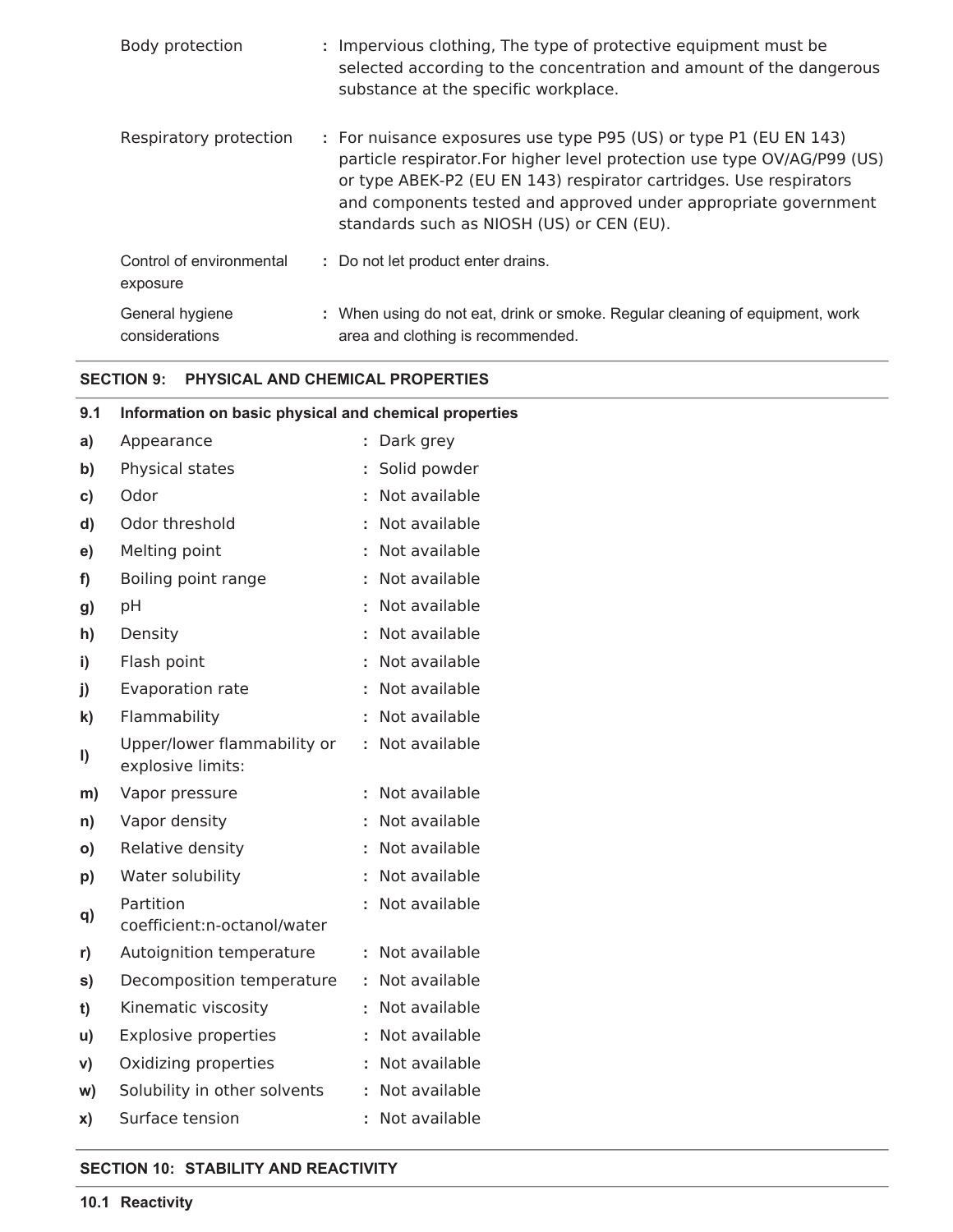No special reactivity is known. Non-reactive under normal use.

### **10.2 Chemical stability**

Product is stable when stored as recommended.

### **10.3 Stability note(s)**

No special or unusual instability known.

### **10.4 Polymerization**

No known polymerization possible.

# **10.5 Possibility of hazardous reactions**

No known hazardous reactions are possible.

### **10.6 Incompatible materials**

Strong oxidizing agents

### **10.7 Hazardous decomposition products**

Carbon oxides, Nitrogen oxides (NOx), and Sodium oxides may be formed under fire conditions.

### **SECTION 11: TOXICOLOGICAL INFORMATION**

# **11.1 Acute toxicity**

LD50 Oral **:** No toxicity data available.

LD50 Dermal **:** No toxicity data available.

LC50 Inhalation **:** No toxicity data available.

#### **11.2 Skin corrosion/irritation**

Not availabvle

### **11.3 Serious eye damage/eye irritation**

No eye damage/irritation data available.

#### **11.4 Respiratory or skin sensitization**

No sensitization data available.

### **11.5 Germ cell mutagenicity**

No mutagenicity data available.

### **11.6 Carcinogenicity**

| <b>IARC</b>  | : No component of this product present at levels greater than or equal to 0.1% is<br>identified as probable, possible or confirmed human carcinogen by IARC. |
|--------------|--------------------------------------------------------------------------------------------------------------------------------------------------------------|
| <b>ACGIH</b> | : No component of this product present at levels greater than or equal to 0.1% is<br>identified as a carcinogen or potential carcinogen by ACGIH.            |
| <b>NTP</b>   | : No component of this product present at levels greater than or equal to 0.1% is<br>identified as a known or anticipated carcinogen by NTP.                 |
| <b>OSHA</b>  | : No component of this product present at levels greater than or equal to 0.1% is<br>identified as a carcinogen or potential carcinogen by OSHA.             |

## **11.7 Reproductive toxicity**

No reproductive toxicity data available.

#### **11.8 Specific target organ toxicity – single exposure**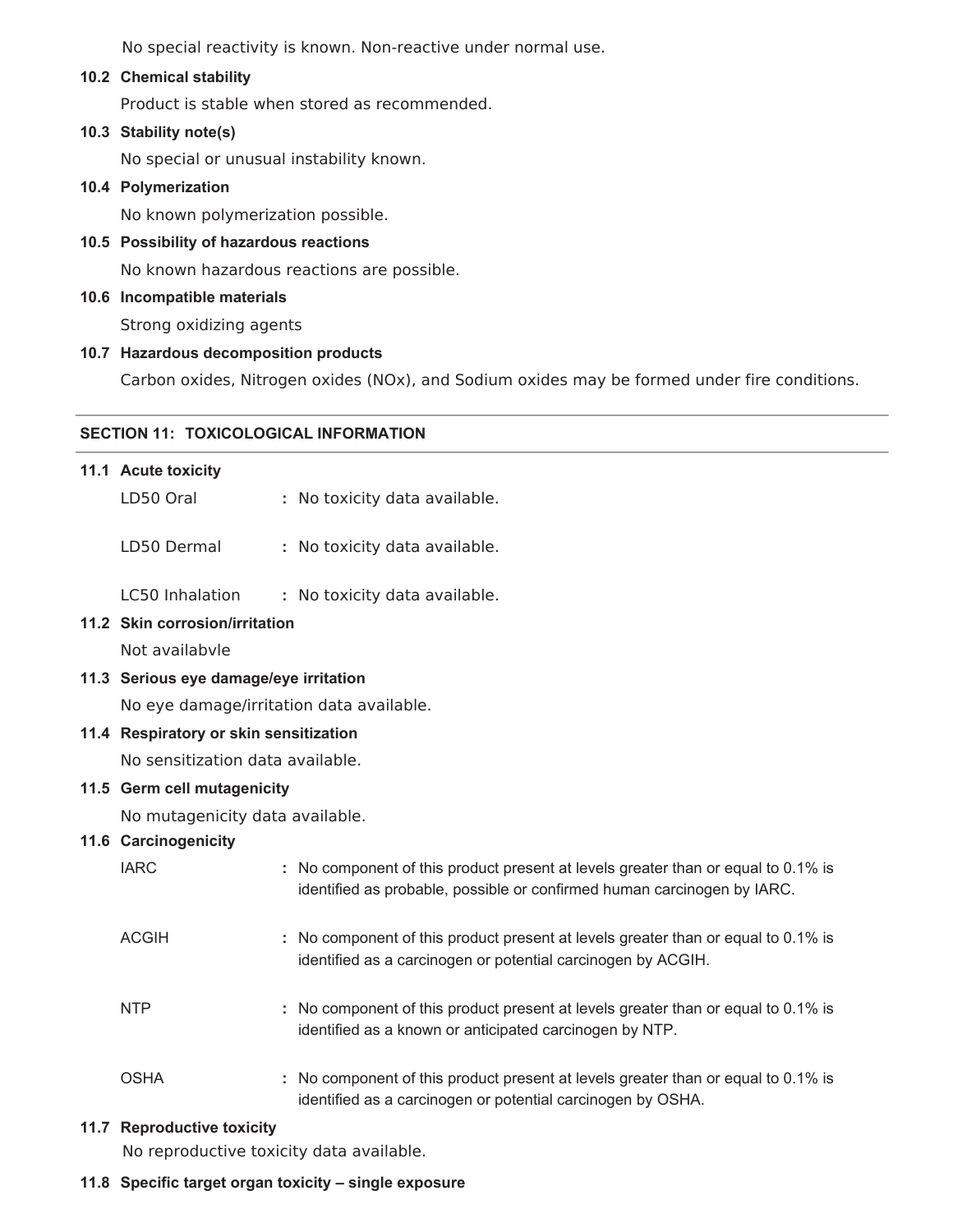No specific organ toxicity data available.

# **11.9 Specific target organ toxicity – repeated exposure**

No specific organ toxicity data available.

# **11.10Aspiration hazard**

No aspiration hazard data available.

# **11.11Additional Information**

RTECS: No RTECS data available.

# **SECTION 12: ECOLOGICAL INFORMATION**

# **12.1 Toxicity**

No ecological toxicity data available.

# **12.2 Aquatic toxicity**

No aquatic toxicity data available.

# **12.3 Persistence and degradability**

No persistence/degradability data available.

# **12.4 Bioaccumulative potential**

No bioaccumulation data available.

# **12.5 Mobility in soil**

No soil mobility data available.

# **12.6 Results of PBT and vPvB assessment**

PBT/vPvB assessment not available as chemical safety assessment is not required/was not conducted.

# **12.7 Other adverse effect**

No other adverse effect data available.

# **SECTION 13: DISPOSAL CONSIDERATIONS**

# **13.1 Product**

Offer surplus and non-recyclable solutions to a licensed disposal company. Contact a licensed professional waste disposal service to dispose of this material.

# **13.2 Packaging**

Dispose of as unused product.

# **13.3 Recommendation**

Disposal must be made according to official regulations.

# **SECTION 14: TRANSPORTATION INFORMATION**

# **14.1 DOT (US)**

Not dangerous goods

# **14.2 IMDG**

Not dangerous goods

**14.3 IATA**

Not dangerous goods

# **SECTION 15: REGULATORY INFORMATION**